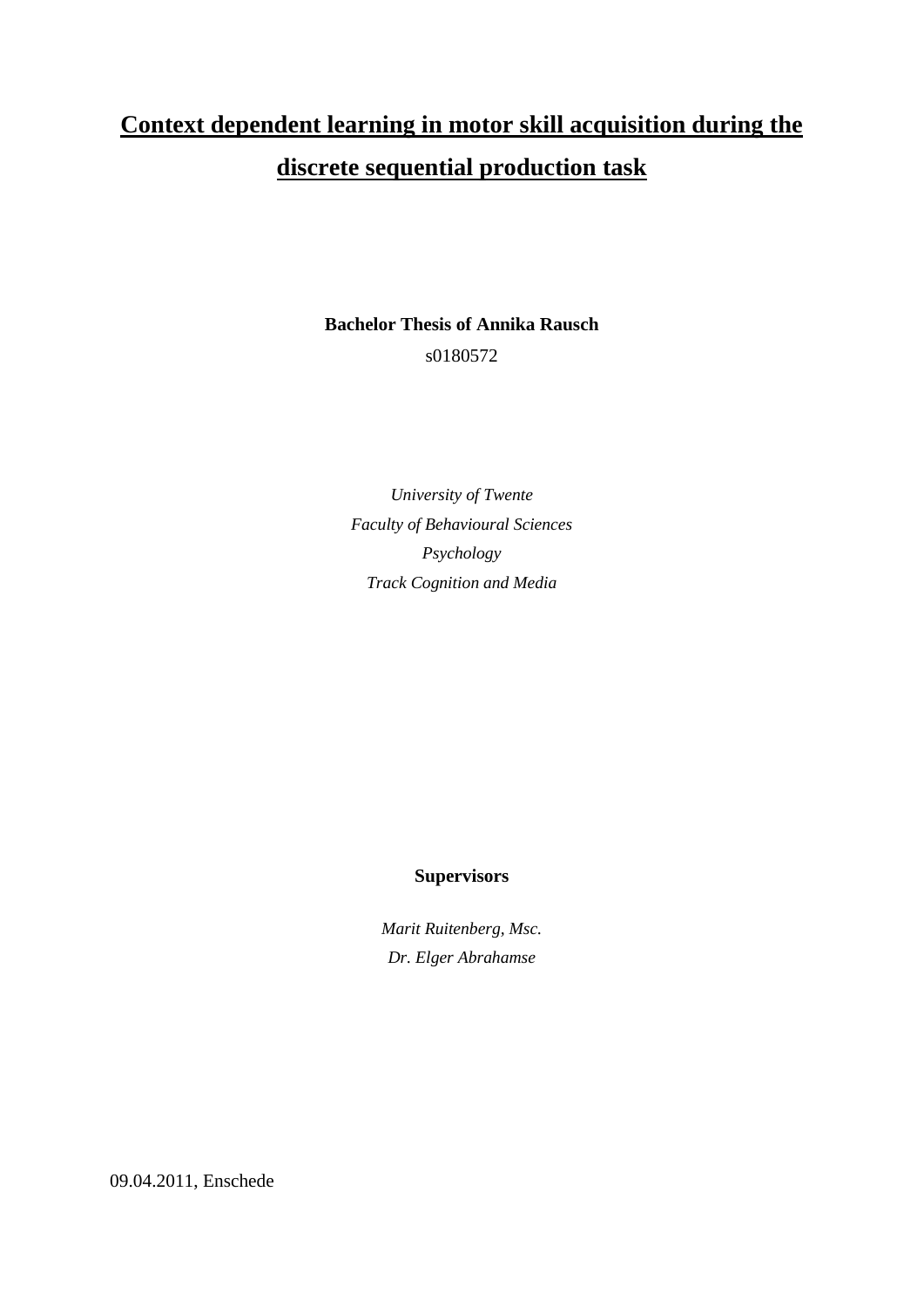## **Table of contents**

| Abstract:                 | 3              |
|---------------------------|----------------|
| Introduction:             | $\overline{4}$ |
| Methods:                  | 8              |
| Participants              | 8              |
| Apparatus                 | 8              |
| <b>Task and Procedure</b> | 8              |
| DSP task                  | 8              |
| Recall task               | 9              |
| Results:                  | 10             |
| Practice blocks           | 10             |
| Sequences                 | 10             |
| Learning effect           | 10             |
| Test blocks               | 11             |
| Practice effect           | 11             |
| Recall task               | 12             |
| Discussion:               | 13             |
| References:               | 15             |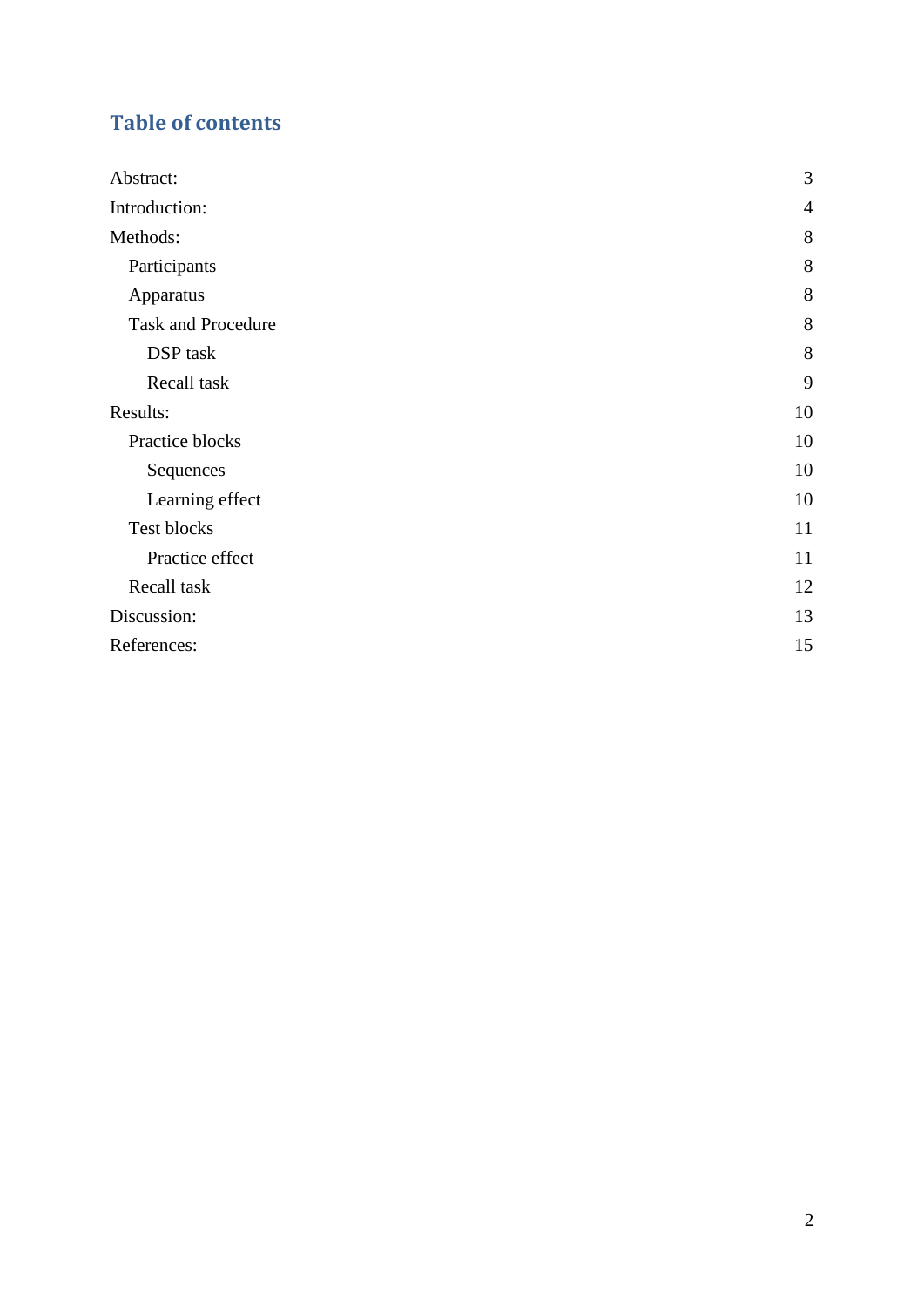## <span id="page-2-0"></span>**Abstract:**

The present study examined the effect of practice on performance of contextual bound key sequences during the discrete sequential production task. Particularly, the question whether extensive practice leads to less context dependence during task execution was addressed. Previous studies tested performance impairments on contextual stimuli that were presented on another feature dimension than the relevant sequence was shown, whereas the present study uses contextual stimuli within the feature dimension of the relevant task sequence. The manipulating effect of two different contextual feature conditions, that are both integrated into the relevant task dimension by providing a second irrelevant sequence, was tested in two practice groups. Within the long practice group (executed 6 practice blocks), no significant effect occurred with regard to both contextual features, whereas the production seemed to be impaired when a changed sequence order served as contextual feature after short practice (2 blocks) within the short practice group. The second contextual feature contented the absence of the contextual sequence, which was not found to affect response times.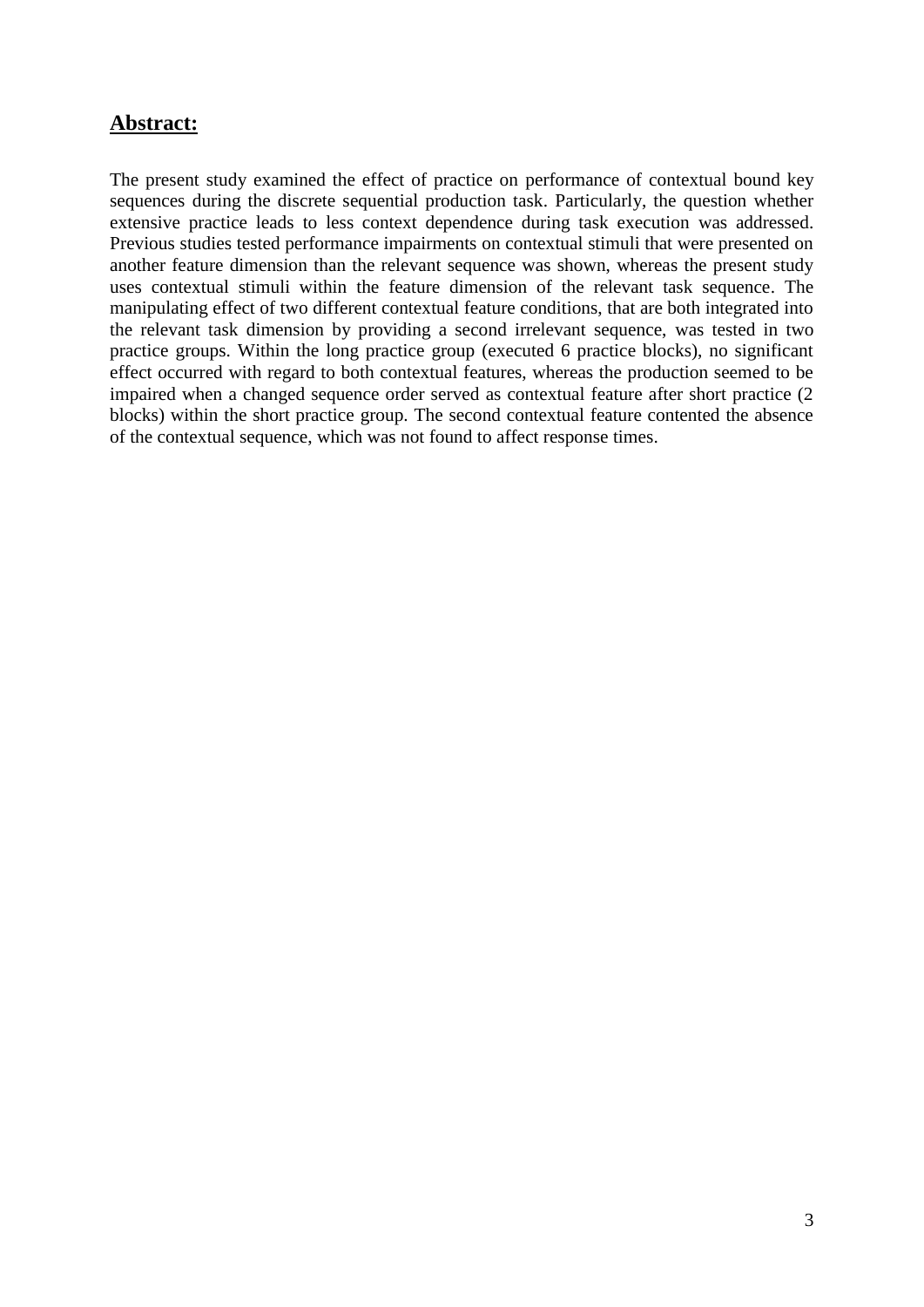## <span id="page-3-0"></span>**Introduction:**

Everybody has experience with the phenomenon of winning at your home court more often than winning the game at another court. What is referred to as the overall known home court advantage is a good example of context dependent effects in skill acquisition. Within this phenomenon it is the environment which is associated with the task during the training at home that enhances the players' performance.

Previous studies were conducted to approve an effect that is referred to as the context dependent learning effect with regard to the semantic memory. During the most popular of those studies, divers had to learn as much words as possible from a list. Half of the participants recalled the list out of the water, whereas the other half had to recall them back in the water (Godden & Baddeley, 1975). The participants that had learned the list under water recalled significantly more words in the environment within they had learned the list, than the participants who tried to recall the list on land after they had learned the words under water. According to another experiment, word list recall is also better when participants listened to the same background music as in the learning phase (Smith, 1985). These results additionally match with studies testing the effects of physiological state and recall (Miles & Hardman, 1998). Subsequently, participants seem to embed the relevant task information into a particular context. The meta-analysis of Smith and Vela (2001) provides an explanation for embedding the relevant information (intentional stimulus) into the irrelevant information (incidental stimulus). According to their research the relevant task stimuli are encoded into the information of contextual stimuli during task acquisition. The information of the task is thus more likely to be recalled, when a retrieval cue is provided, namely the specific context in which the task was learned. Further studies on contextual dependencies were conducted to test whether those effects for semantic memory tasks also emerge during perceptual motor task acquisition.

Wright and Shea (1991) conducted experiments including a model where two different types of stimuli were discriminated. One stimulus served as a task relevant stimulus (intentional stimulus), which made the stimulus essential for the execution of the task. The other stimulus served as a task irrelevant stimulus (incidental stimulus), which was not introduced to the participants as essential for the task execution. The participants had to respond to three different sequences of successively following intentional key-dependent stimuli by responding as fast and accurate as possible. Each sequence was provided with a fixed combination of contextual (incidental) features. In other words, the incidental stimuli co-varied with the presence of a particular sequence. The contextual features consisted of four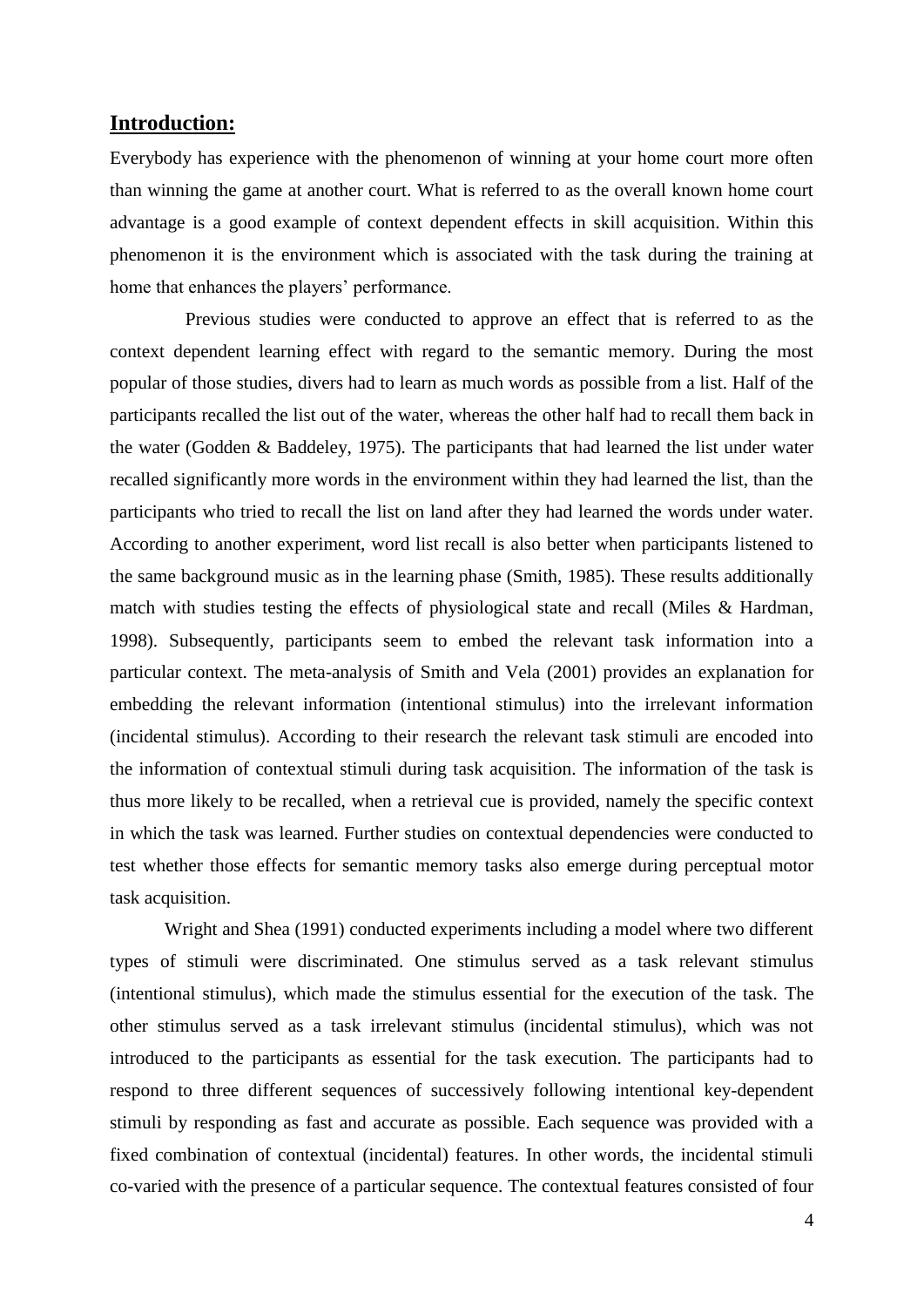different feature dimensions, namely the colour of the display, placeholder shape, the location of the placeholder and the tone with which the intentional stimulus was presented. First the participants had to practice the sequences within its fixed combinations. However, after the incidental stimuli simultaneously had changed the participants' performance was impaired. An increase of the reaction time occurred compared with the reaction times the participants reached before the changes had occurred. In addition, the percentage of erroneous responses had risen. Further experiments within this study found the changes of the placeholder shape to impair the performance the most. These results reinforced the assumptions about the existence of contextual dependencies on motor sequence learning. Yet, the experiment's property of covariation of the incidental stimuli with the sequence allows for a critical view about the assumption on contextual dependencies. The results could also be explained by the strong temporal dependency of intentional and incidental stimuli.

More recent experiments try to solve this problem by conducting experiments with a static environment in the serial reaction time (SRT, Nissen & Bullemer, 1987) task. Within this task the incidental stimulus is provided as a static feature, which remains the same during the practice phase (Abrahamse & Verwey, 2008). Within one group (A) a rectangular placeholder was shown on the top of a grey display, whereas the placeholder was triangular and at the bottom of a white display within another group (B). After the participants had practiced the sequence within the static environment, a warning appeared on the screen with the instructions to continue with the regular task execution, but some feature changes would occur. After the warning was shown, the experiment continued in group A with the incidental stimuli of group B and vice versa. The performance of the participants was impaired after the changes had occurred in both groups. Similar to the experiment of Wright and Shea, further experiments outlined that the changes in placeholder shape mostly accounted for the impaired performance.

The work of Hommel et al (2001) explains how perceptual context features are integrated into our cognitive action (response) codes. He introduced the principle of feature weighting, based on the idea that every to-be-produced event (action) requires the selection of relevant environmental features and meanwhile the rejection of irrelevant environmental features because of perceptual capacity limitations, which are necessary for sufficient action control (Allport 1987; Neumann 1987; 1990; van der Heijden 1992). A certain feature's relevance depends on the feature's goal-directedness. Hence, in an experiment the implicit or explicit instruction to attend to a specific stimulus within its dimension enhances the integration of a specific feature dimension. According to the attentional-intentional weighting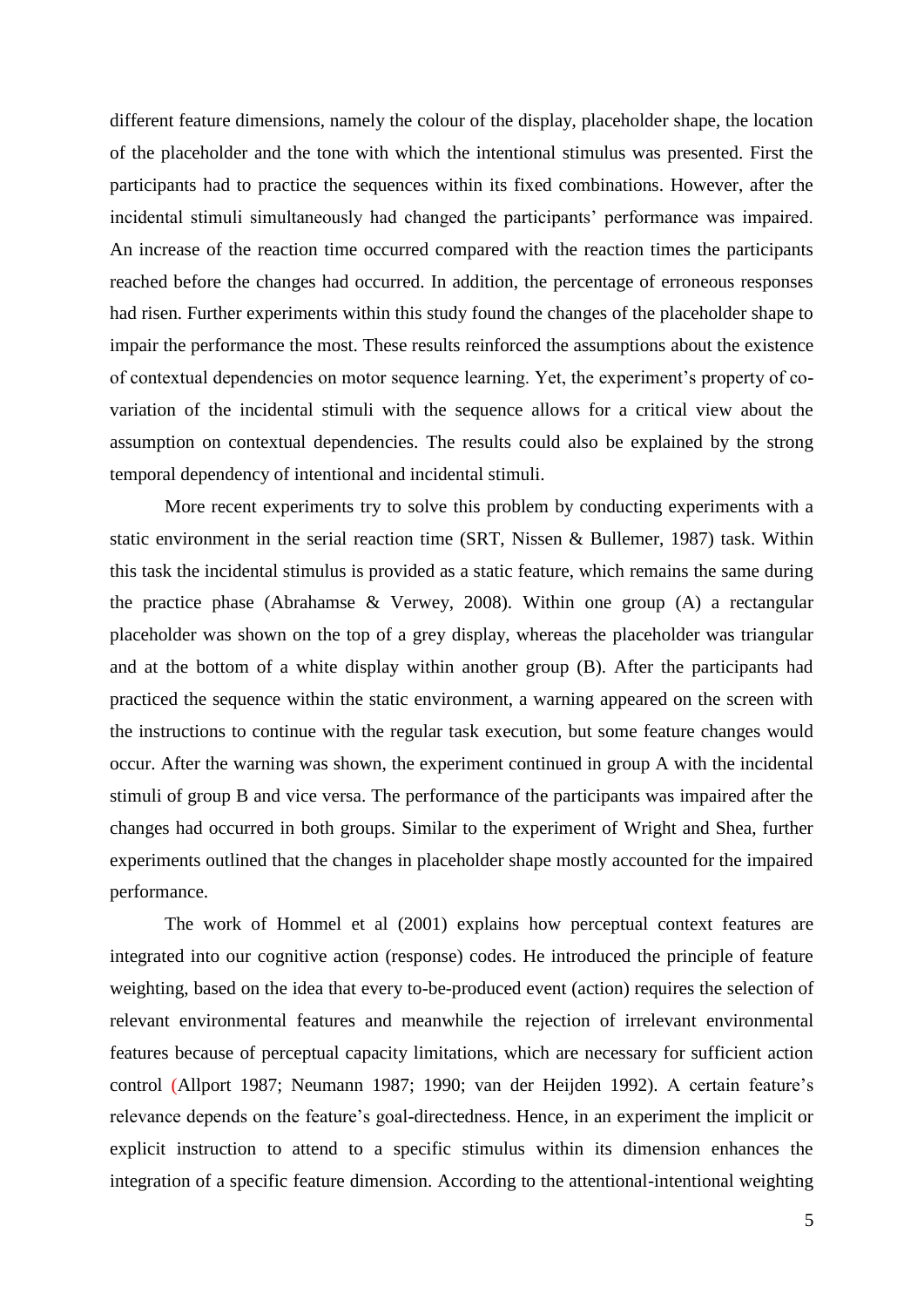principle, the feature dimension of the stimuli that is instructed as relevant to the task execution will be reinforced and integrated into the action event code. This explains why people can respond relatively fast to the relevant stimulus, even though other irrelevant stimuli are present. Furthermore, this also serves partly as an explanation for improved task performance with practice, because the relevant dimension weight got strengthened during the training. However, studies of Duncan and Humphreys (1989; 1992) found that similarity of features can lead to interference between the integration of incidental and intentional stimuli into the action code. The presence of an incidental stimulus within the dimension of the intentional stimulus should therefore lead to an integration of the incidental stimulus to the response code as well.

The experiments on sequence learning of Abrahamse and Verwey (2008) used incidental stimuli which consisted of the dimensions of display colour, vertical location of the placeholder and the placeholder shape, whereas the intentional stimuli remained fixed to two dimensions, namely the feature of a fixed placeholder colour and of the horizontal location which can switch between four horizontally aligned placeholders. Hence, all of the manipulations in the mentioned experiments were provided on another dimension than the intentional stimulus was shown. Therefore, the present study focuses on the question whether performance within a sequence production task gets impaired after changing the incidental stimulus when the incidental stimulus is shown on the same dimension as the intentional stimuli, namely as a second different coloured stimulus in the horizontal location dimension. In contrast to prior studies using the SRT task as measurement instrument, the discrete sequential production (DSP) task (Verwey, 1999) represented in recent research an adequate instrument of measurement for creating automated responses. The DSP task is characterized by its relatively short key sequences rather than the long sequences in the SRT task. Within the DSP task paradigm the sequences are presented in a fixed order, while the contextual changes additionally are a fixed property of each sequence. An interesting feature of the DSP task is that after extensive practice, the stimuli are no longer essential for sequence execution (Verwey, 1999). By this means, automated responses are created rapidly. This measure instrument therefore offers the opportunity to measure the effect of practice on context dependency during task execution.

To do so, the participants were divided into two practice groups due to test whether performance gets impaired more by changing the incidental stimulus after a short practice phase using the DSP task than after a long practice phase. One group executed a long version of the experiment whereas the second group attended to a short version. The short version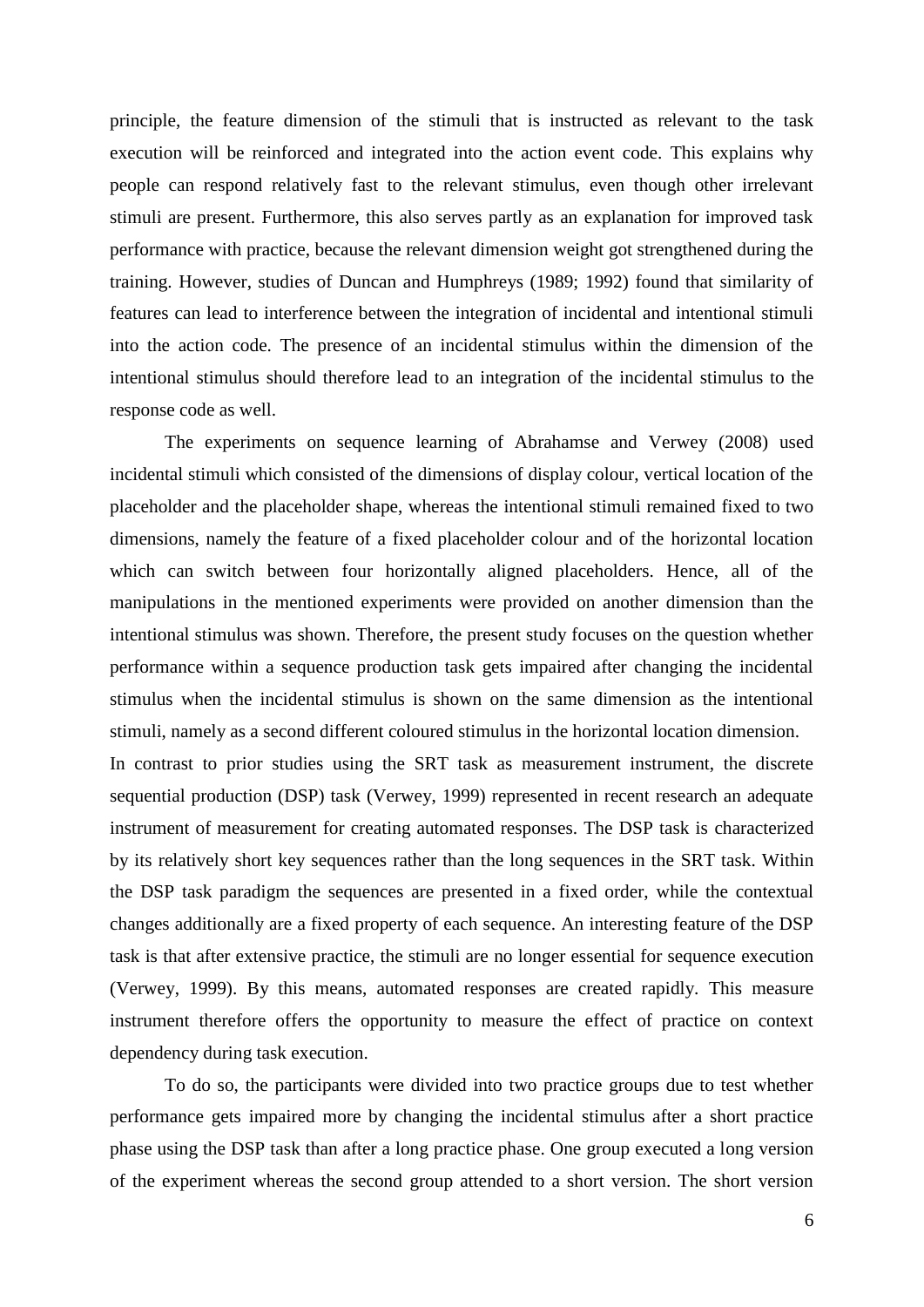consisted of two practice blocks and three test blocks afterwards. The participants in the long version were asked to run six practice blocks with the three test blocks at the end. One test block is a control block, during another test block the incidental stimulus was provided by a different sequence than in the practice block and during the third test block no incidental stimuli were presented.

Based on the above mentioned literature, we can predict the following. First of all, several studies testing perceptual motor skill acquisition show a gradually developing learning effect during the practice phase. Subsequently, it was hypothesized that an improvement of performance would occur in the present study based on the learning effect.

Furthermore, feature similarity of the intentional and incidental stimulus is high. Thus we predict that the integration of the two stimulus types into one dimension leads to a clear incongruence of the sequence representation between the practice blocks and the test blocks. Subsequently, it was hypothesized that reaction times are slower in all test blocksexcept from the control block- compared to the reaction times in the practice blocks.

It was hypothesized that differences would emerge between the group that had extensive practice and the short practice group. First, for the short practice group it was predicted that stimulus information remains important for sequence execution. After short practice a representation is formed that contains both intentional and incidental information. Subsequently, the congruence of the response code between the practice representation and the test environment is imperfect for both the removed and changed test phases – hence predicting impaired performance. Conversely, for the control test block we predict no impairment.

Second, for the long practice group we predict that stimulus information is no longer crucial for sequence execution, because the use of the DSP task with extensive practice leads to automated responses following the first intentional stimulus. Therefore performance is unaffected across test phases (see Verwey, 1999).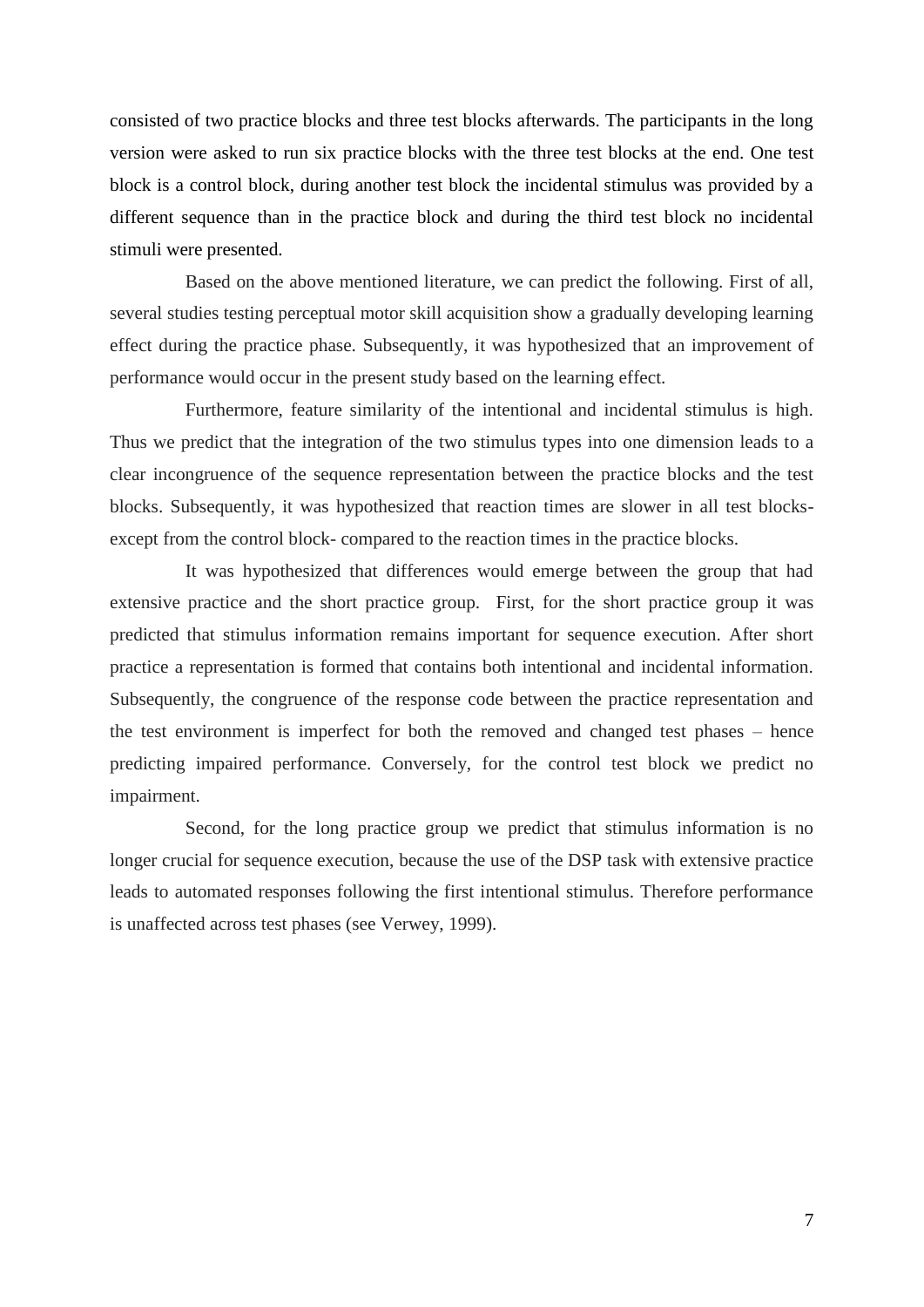## <span id="page-7-0"></span>**Methods:**

#### <span id="page-7-1"></span>*Participants*

The subjects were 50 students of the University of Twente. Most participants received credits for their participation. Fourteen data sets had to be excluded from the data analysis, because of an erroneous task instruction before all of those participants' test blocks, with in total 12 male and 24 female remaining participants between the age of 18 and 27. 32 participants are right handed, whereas 3 participants were tested to be left handed and one to be ambidexter according to the results of the Annett Handedness Inventory (Annett, 1970).

#### <span id="page-7-2"></span>*Apparatus*

The apparatus consisted of a Pentium 4 computer with a 17 inch Philips 107T5 display and standard keyboard. Eprime 2.0 was used for stimulus presentation and data registration.

#### <span id="page-7-3"></span>*Task and Procedure*

## **DSP task**

<span id="page-7-4"></span>The experiment took place in one of the cubicles of the Cubicus building at the University of Twente. Before each of the two practice blocks in the short condition or the six practice blocks in the long condition started, an instruction appeared on the monitor. The participants were asked to place their left pinkie, ring finger, middle finger and index finger on the keys c, v, b, n respectively on the keyboard. Four placeholders would successively appear while one placeholder is coloured red or blue in a counterbalanced order. Four keys represented the placeholders and the participants had to respond successively to the coloured placeholder with the respective key. This served as our intentional stimulus. There was also another stimulus present, the incidental stimulus.

Hence, for half of the participants the intentional sequence was the red and the incidental stimulus the blue one while the intentional stimulus were provided by a blue sequence once and the red sequence presented the incidental stimulus in another group. The sequence production was executed for the duration of two blocks in the short practice group and six blocks in the long practice group, each containing of two different 7 key sequences with a fixed respond-to-stimulus-interval (RSI) of 0 ms. Furthermore, not all participants got the same two sequences within one block, but there were four different key sequences - vnbnvbc, nvcvncb, bcncbnv and cbvbcvn - which were provided counterbalanced over the participants as well. However, the participants were told neither that the sequence had a pattern nor that there was a sequence at all.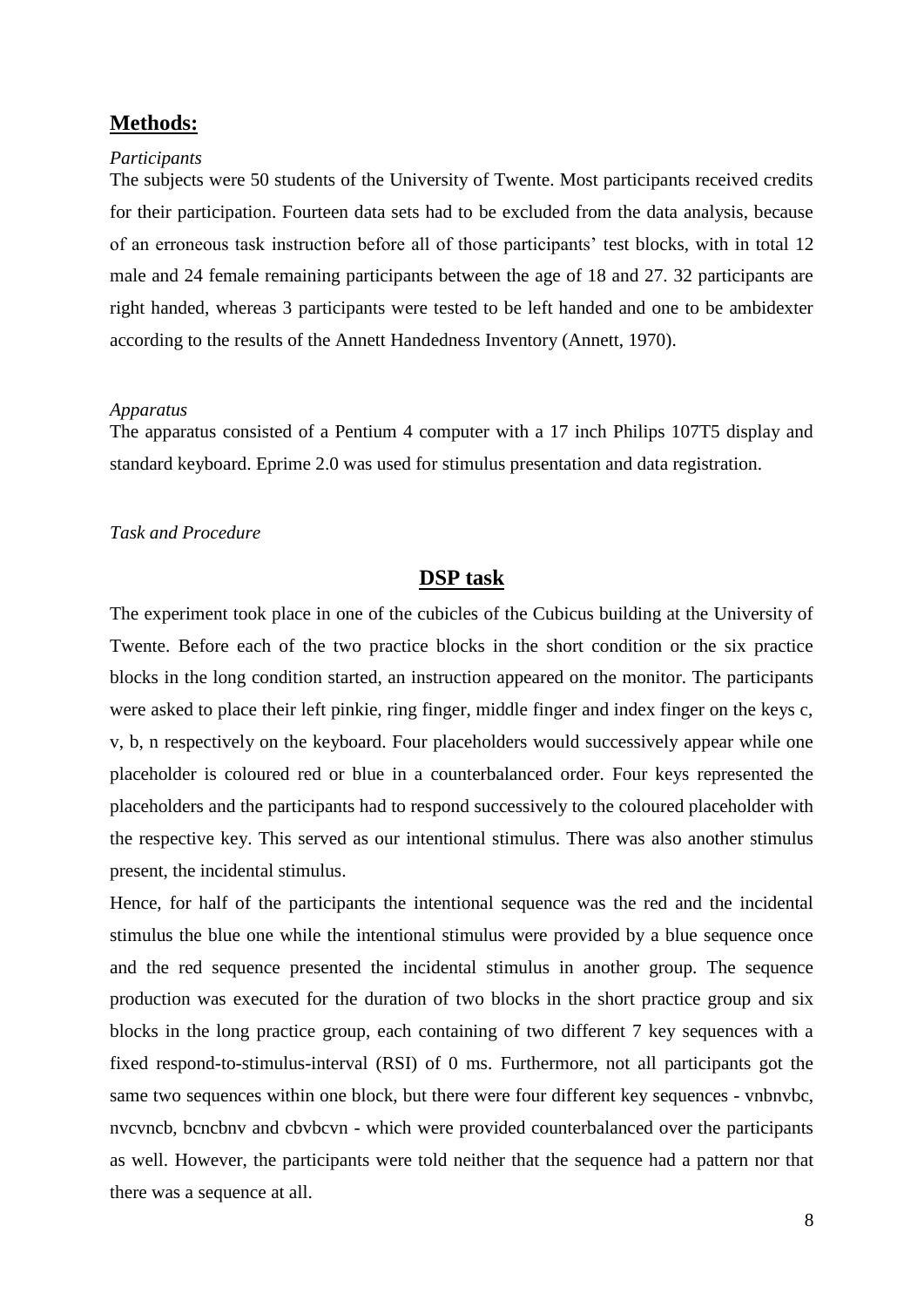After the practice phase, the participants got the same instructions as in the practice phase before each of the three test blocks in test phase started. All of the participants had to run the same test phase both in the long practice group and in the short practice group. One block of the test phase consisted of the same content as the practice block, this served as our control block. Another test block consisted of the same intentional stimulus, but a sequence with a changed stimulus order served as incidental stimulus. The intentional stimulus stayed the same in the third test block also, but no incidental sequence was present. The three test blocks were additionally counterbalanced over the participants due to control for order effects.

## **Recall task**

<span id="page-8-0"></span>After the participants finished the DSP task their recall of the sequences was tested. The participants were asked to recall both the intended and the incidental sequences they have learned during the motor task.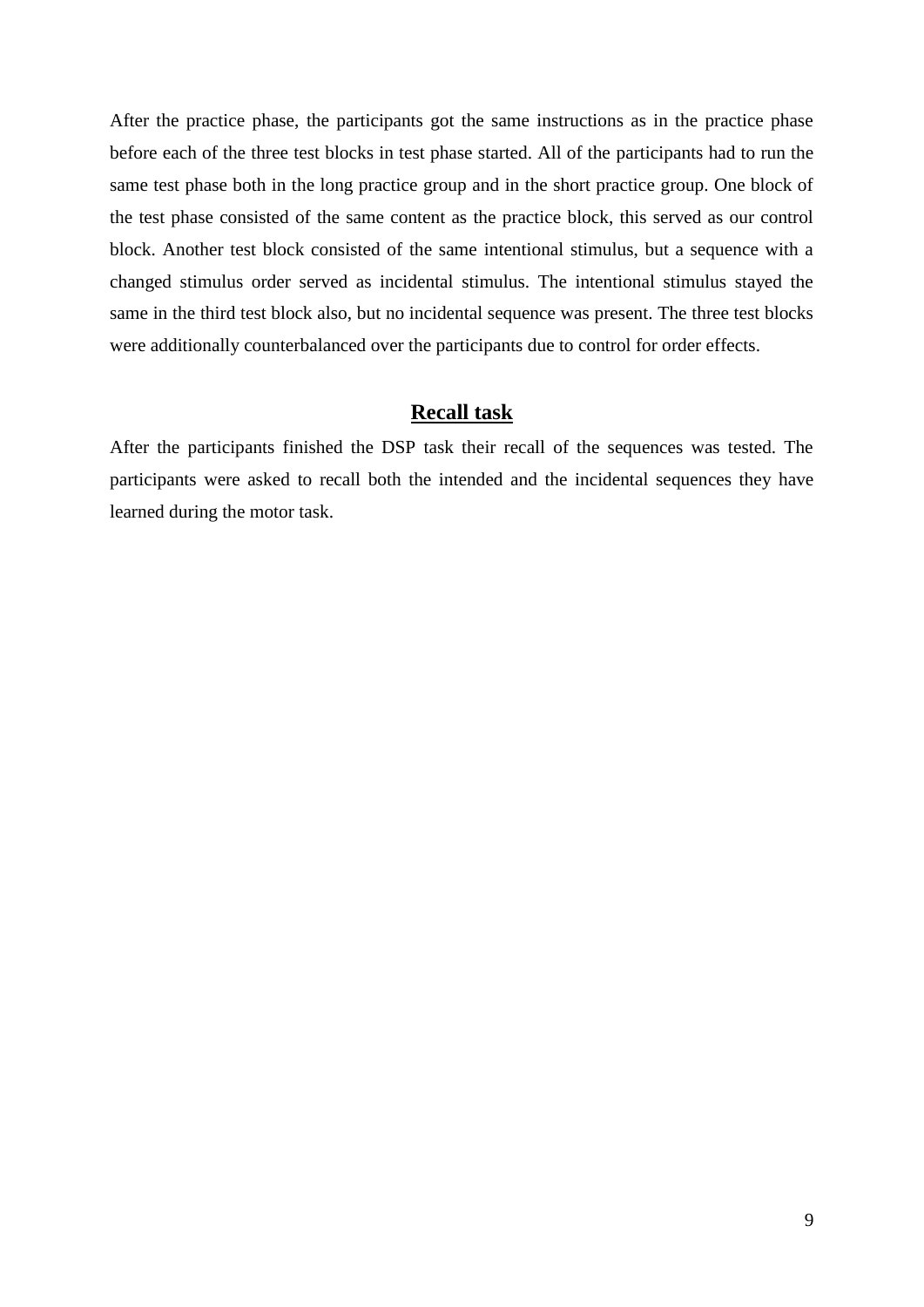## <span id="page-9-0"></span>**Results:**

For each analysis an alpha level of 0.05 was used.

<span id="page-9-1"></span>*Practice blocks*

#### **Sequences**

<span id="page-9-2"></span>The results of the paired samples t-test indicate non-significance between the first and second sequence of practice block 1 with  $(M=10,36, SD=36.21, t(34)=1.692 p=0.1)$ , practice block 2 (*M*=-1.16, *SD*= 35.30, *t*(35)=-0.197 *p*=0.85) practice block 3 (*M*= 35.86, *SD*= 8.45, *t*(17)=- 0.183 *p*=0,86), practice block 4 (*M*=-5.67, *SD*=21,79, *t*(17)= 1.104 *p*=0,29), practice block 5 (*M*=-3.61, *SD*=16,95, *t*(17)=-0,903 *p*=0.38) and practice block 6 (*M*=-1,47, *SD*=18,18, *t*(17)=-0.344 *p*=0,74).

## **Learning effect**

<span id="page-9-3"></span>A repeated measures ANOVA was run on practice block (1-6) in the long practice group with the mean reaction time of the two sequences as within subject factor. Maulchy's test of sphericity on practice block indicated significance  $W(14)=0.019 \, p<0.001$ , whereas the required value of the Greenhouse Geisser correction for *F* showed a main effect for practice block, *F*(5,80)=109.11, *p*<0.001. In Figure 1 the significant result *F*(1,17)=109.714, *p*<0.001 of an repeated measures ANOVA on practice block(1-2) in the short practice group is shown.



*Figure1. Mean reaction times (ms) of sequence 1 and 2 on practice block in the long practice group (Figure A). Mean reaction times (ms) of sequence 1 and 2 on practice block in the short practice group (Figure B).*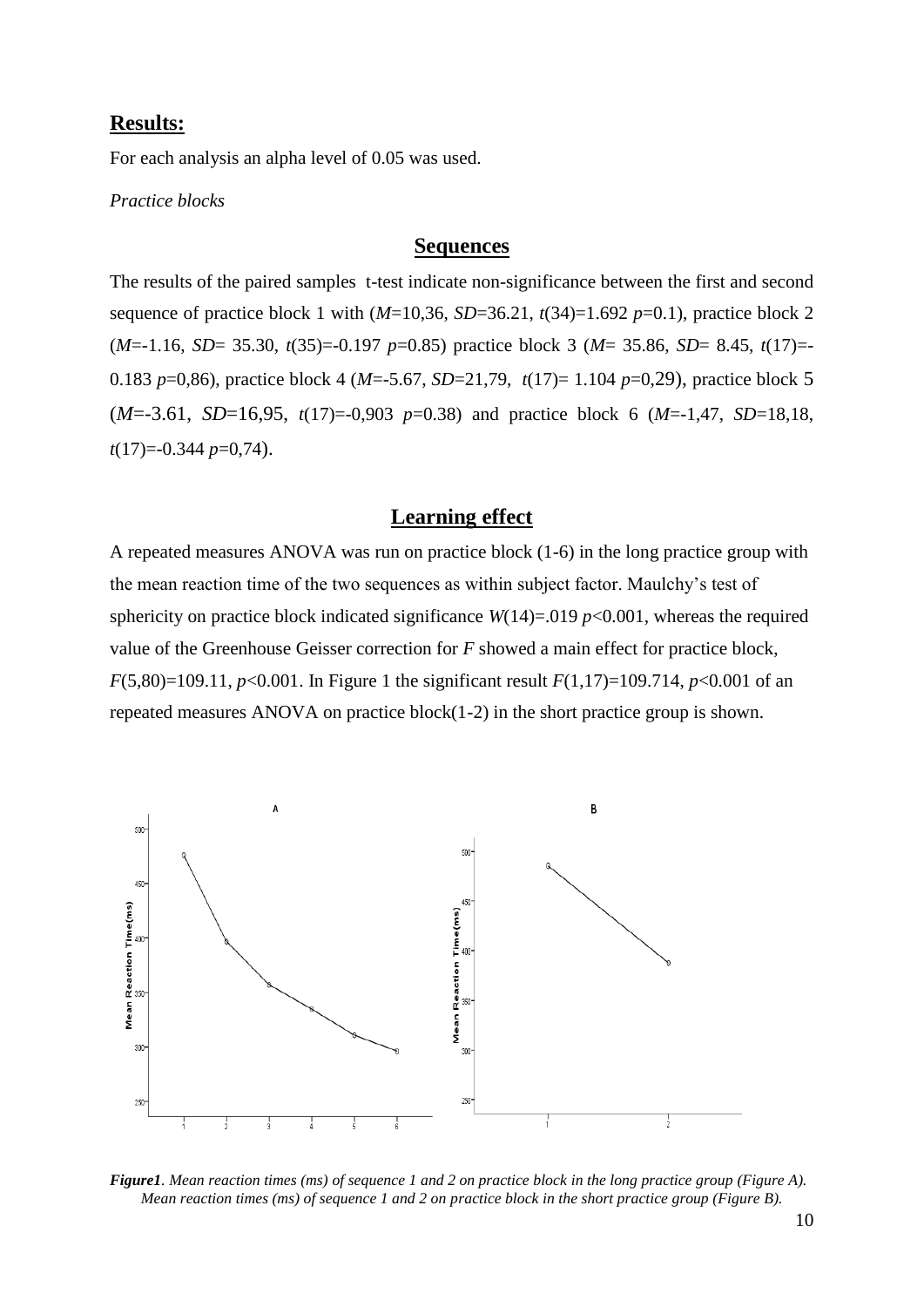#### <span id="page-10-0"></span>*Test blocks*

A repeated measures ANOVA with test block (control block, different incidental stimulus, without incidental stimulus) as within subject factor indicated a significant main effect for both test block, *F*(2,68)=4.716, *p*<0.02, and practice group (short condition, long condition) as between subjects factor,  $F(1,34)=4.735$ ,  $p<0.04$ , (see Figure 3), while Maulchy's test of sphericity showed non-significance for test block  $(W(2)=0.97, p=0.62)$ . No significant interaction effect has been found between test block and practice group  $(F(1)=2.126, p=0.15)$ .



*Figure 3. Mean reaction times (ms) of sequence 1 and 2 between control block, different incidental stimulus block and without incidental stimulus block.*

## **Practice effect**

<span id="page-10-1"></span>After separating the data set into two practice groups a repeated measures ANOVA on the within subjects factor test block indicated non-significance  $(F(2,34)=1.891 \text{ p}=0.16)$  in the long condition. In contrary, repeated measures ANOVA on the within subjects factor test block showed a significant main effect for test block  $F(2,34)=4.532$ ,  $p=0.018$  in the short condition.

Further analysis on the practice group in the short condition showed that reaction times were significantly slower in the test block where the incidental stimulus was provided by another sequence compared to both the control block  $p=0.032$  and the test block with no incidental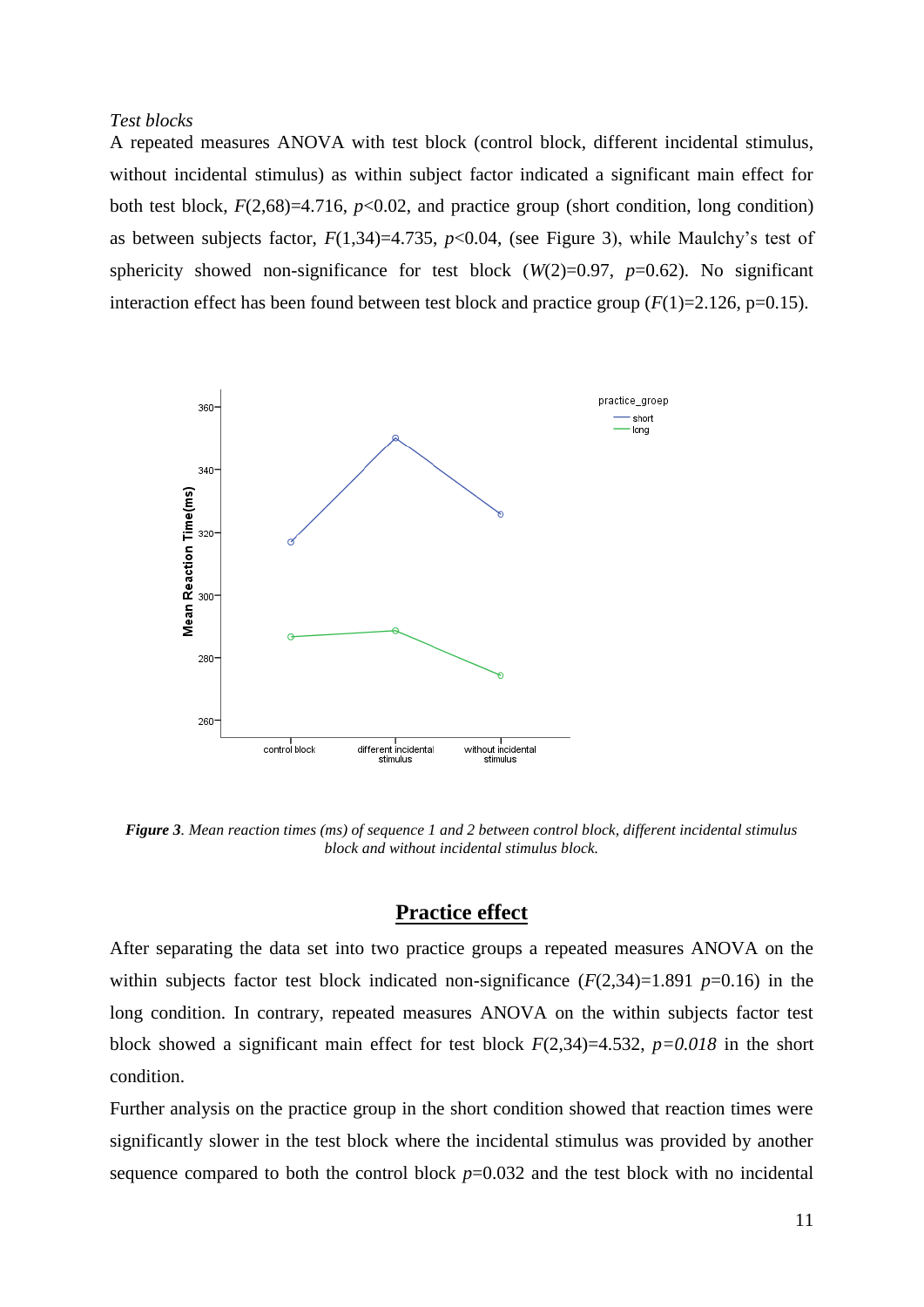stimulus present *p*=0.036 using Bonferroni adjusted alpha levels of 0.016(0.05/3) per test. The results of comparison between the control block and the block without incidental stimulus was non-significant *p*=1.00.

### <span id="page-11-0"></span>*Recall task*

Each correctly recalled sequence (1,2) of both the intentional and incidental sequence was scored with 1. Thus, if two out of the two sequences of the intentional sequences were recalled completely a total score of 2 would be the result. The scores of the incidental stimulus were obtained similarly. The total scores of the intentional (*M*=1.11, *SD*=0.854) and incidental sequence  $(M=0.22, SD=0.591)$  were compared with each other and analysis with a paired samples t-test of the intentional and incidental stimulus showed a significant difference *t*(35)=6.011, *p*<0.001. Total recall scores comparison of the practice groups for the intentional sequence  $(M=0.33, t(34)=1.177, p=0.25)$ , with an assumed equal variance (Levene test *F*(34)=1.568, *p*=0.219) and for the incidental sequence (*M*=-0.11, *t*(34)=-0.559, *p*=0.58) with an assumed equal variance (Levene test  $F(34)=1.247$ ,  $p=0.27$ ) showed non-significance when compared by an independent samples t-test.

Similarly to the total scores, a paired samples t- test also indicated a significant difference between the sequences  $t(34)=8.037$ ,  $p<0.001$ , when the correctly recalled elements of each sequence were compared. Furthermore, non significance also emerged after an independent samples t-test was executed on the element sequence scores testing differences in practice groups in the intentional sequence  $(M=0.44, t(34)=0.384, p=0.7)$ , when variance also was assumed (Levene test *F*=1.788, *p*=0.19) and in the incidental sequence (*M*=-0.02,  $t(33)=0.018$ ,  $p=0.99$ ) with a non significant result of the Levene test as well ( $F(33)=0.209$ , *p*=0.651).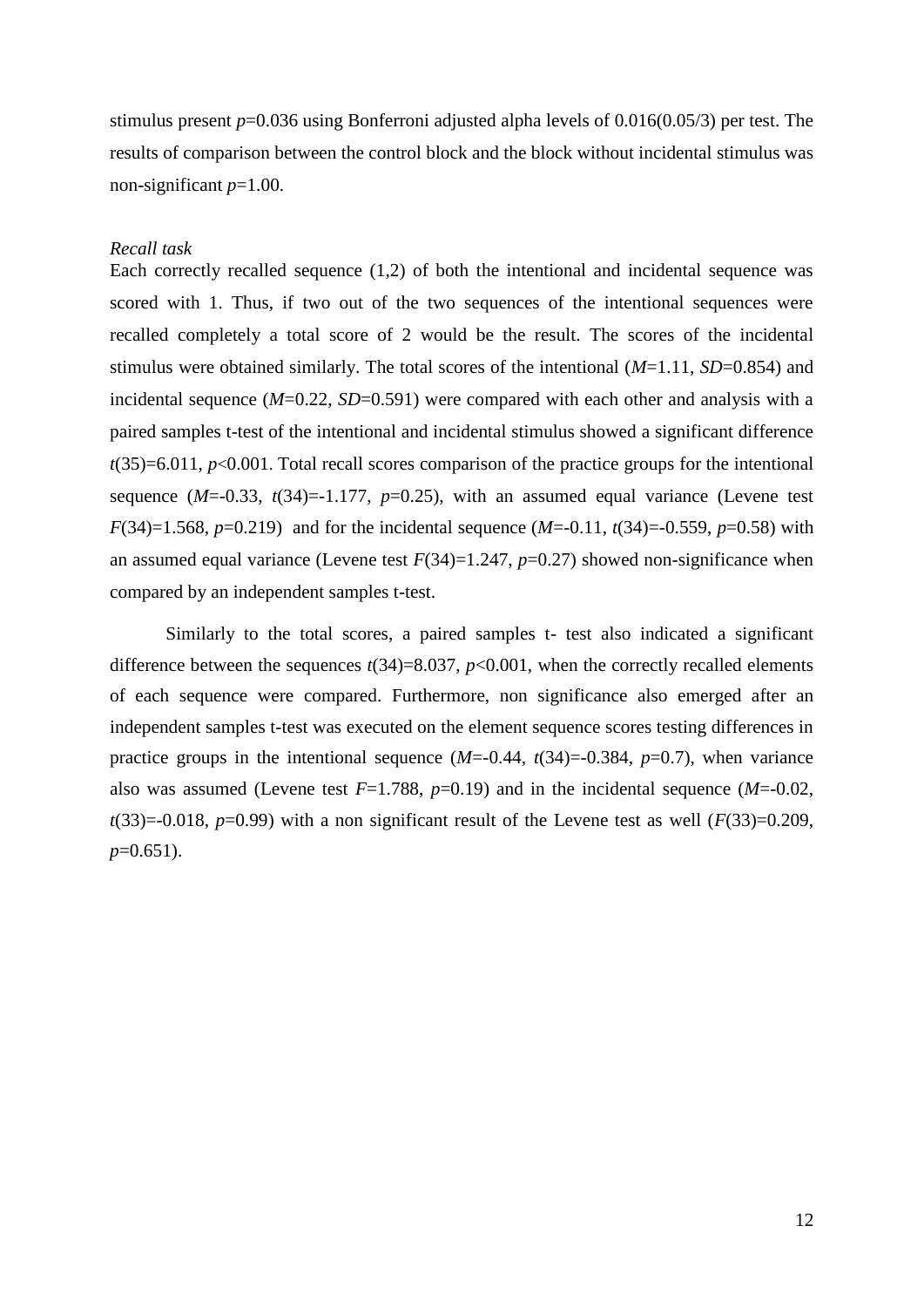#### <span id="page-12-0"></span>**Discussion:**

The analysis of the experiment supports the hypothesis on performance impairments while executing the test phase caused by the conflicting stimulus representation of the practice blocks towards the presentation from the test blocks. Conformingly, performance during the test phase was not impaired for the control block. However, only the test condition in which another sequence served as incidental stimulus confirmed the above mentioned hypothesis, whereas the absence of the intentional stimulus did not lead to performance impairments. These findings were not predicted, because the sequence representation of the practice blocks is also imperfect for the sequence presentation of the test block when the incidental stimulus is missing. However, information that is in contrast with the earlier learned information is intuitively harder to ignore than missing information. Another sequence could literally lead to conflicting mapping, whereas missing information is not in contrast to the earlier learned sequence. The earlier mentioned attentional-intentional weighting principle additionally partly supports these findings. After the presentation of another sequence as incidental stimulus started, the process of attentional-intentional feature weighting could lead to a reorganization of the encoded intentional stimulus representation. Subsequently, an increase of reaction time would be shown. In contrast, there would be no attentional- intentional weighting process necessary to reorganize the sequence representation, when there was no incidental stimulus present. Thus, the reaction time would not be influenced.

Furthermore, the above mentioned results exclusively emerged within the group with little practice. The reaction times of the practice group which executed a longer version of the practice phase were not found to be affected across all test blocks. According to the hypothesis, when a different sequence in place of the familiar one emerged, it was found to restrain the reaction times in the short condition, but not in the long condition. One conclusion can therefore clearly be stated, namely, the amount of practice serves as a strong indicator for performance on motor skill acquisition. This practice effect could be derived by using the DSP task, which facilitated an automatic production of the sequence rapidly. The first stimulus that appears serves as a cue for the remaining part of the short sequence, which is clustered together to a single motor chunk (Verwey, 1999). A motor chunk is an automatically produced and successively following representation consisting in the present study's context of a few well learned key presses in a strict order. Further information becomes unnecessary, thus stimulus presentation is no longer influenced by contextual information.

The DSP task consists of short sequences which's end and beginning is clearly denoted by an interval in-between the end and beginning of the next sequence, while a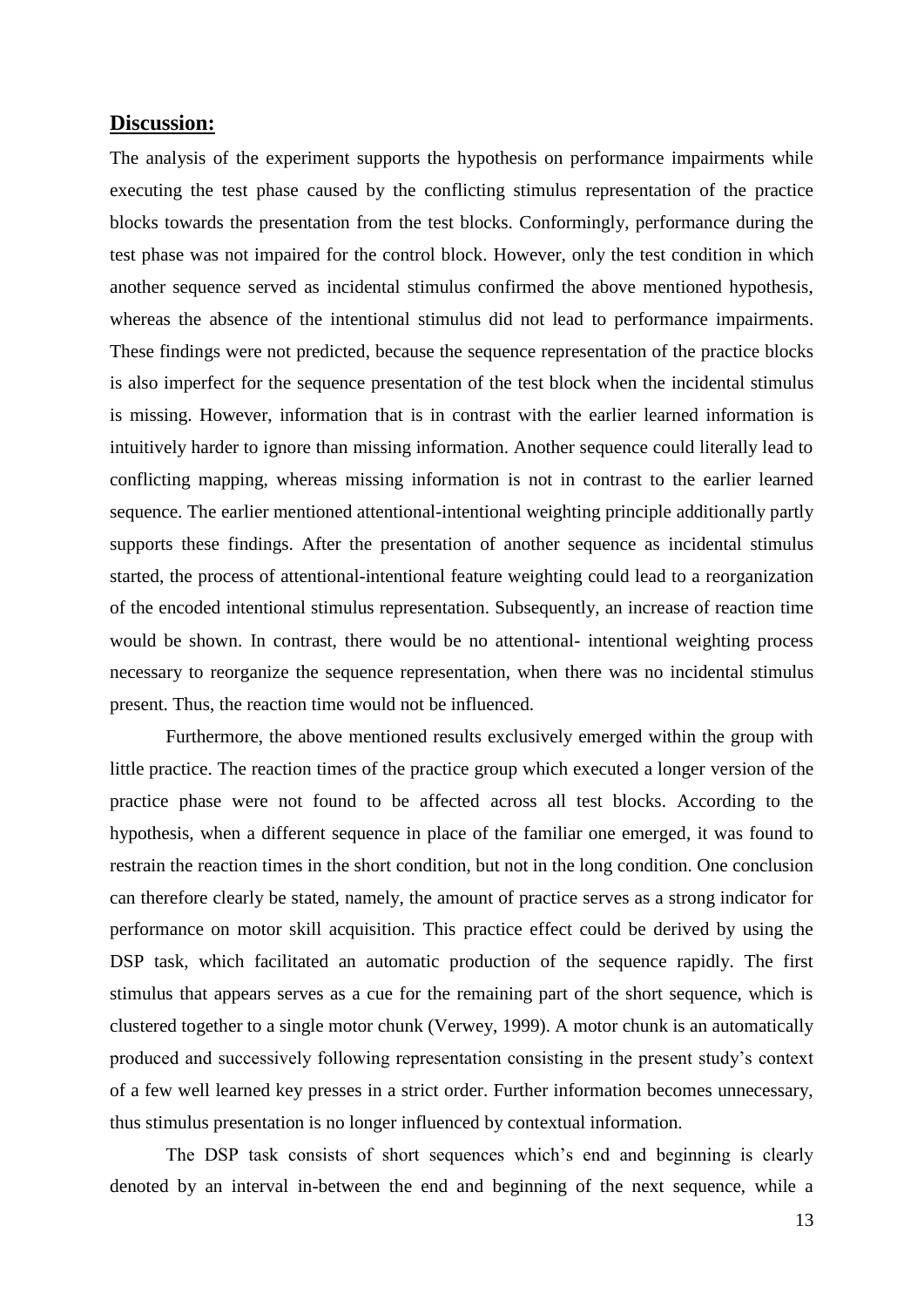response-to-stimulus-interval of 0 ms was used. As a consequence, participants are immediately aware of a certain sequential order. Subsequently, the present study tested with a paper and pencil recall to which extends awareness of the sequences occurred. The findings show awareness of the sequence in both practice groups, thus the sequences had been learned explicitly in both conditions, whereas a significant difference between the recall of intentional and intentional stimulus was found. Two things can be derived by these findings, namely that performance differences between the two practice groups in the present study can mostly be based on practice rather than on differences between sensitivity in implicit and explicit memory to contextual changes as Berry and Dieren (1993) stated. Furthermore, the significant differences between the awareness of the intentional and incidental sequences could be explained by Hommel's (2001) phenomenon of goal-directedness that reinforces an appropriate attentional- intentional weighting processes. Feature weighting is described by Hommel (2001) as a process that evaluates the relevance of a stimulus to a particular task, while the initial instruction to attend to a specific feature plays a significant role. Additionally, throughout the weighting process participants task performance should improve, which was confirmed by a significant decrease of reaction time throughout the practice blocks as it was hypothesized in the present study.

A sceptical view on the paper and pencil recall task leads to the conclusion that the experiment was not strictly controlled for interference of test block sequences with recall of the practice block sequences, because the test block sequence which was always presented at the end of the experiment, could have interfered with the memory of the practice block sequences. Therefore the conclusions about the awareness results cannot be seen as scientifically grounded and just serve to make tentative implications on the topic.

Additionally, the findings seem mainly to be in contrast with the assumption of Vela and Smith (2001) that a retrieval cue is needed to facilitate the retrieval of words. The results could therefore indicate that further research has to be done on the relationship between declarative (semantic and episodic) and procedural (motor skills) memory. Remembering within the declarative memory, which is also referred to as explicit memory, seems to be facilitated by a retrieval cue, whereas the irrelevant stimulus does not seem to have such an effect on the explicit sequence representation in our experiment, because performance in the present study is nether influenced by the presence nor by the absence of the incidental stimulus.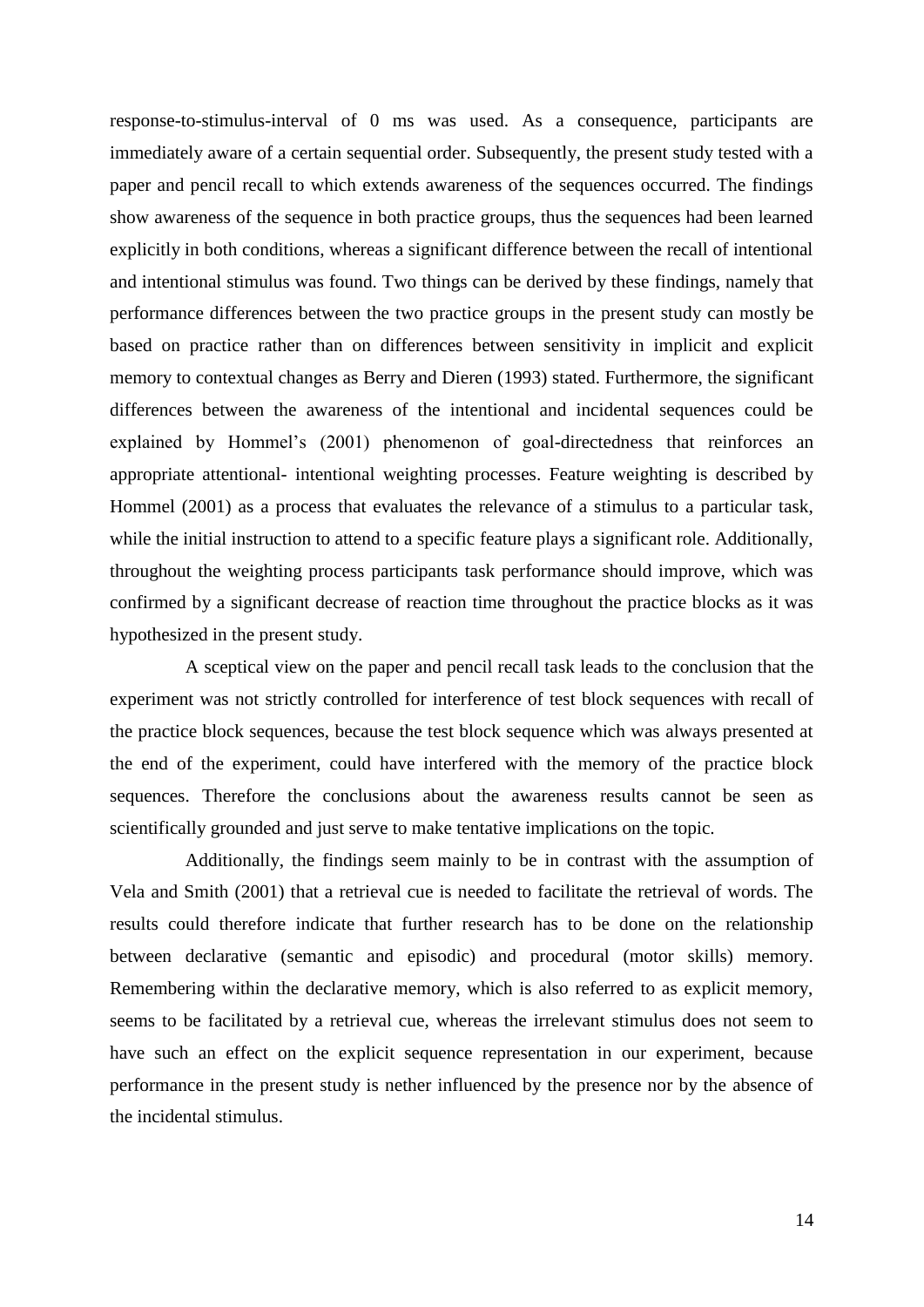## <span id="page-14-0"></span>**References:**

Abrahamse, E.L. & Verwey, W.B. (2008). Context dependent learning in the serial RT task. Psychological Research, 4, 397-404.

Annett, M. (1970). A classification of hand preference by association analysis. British J of Psychol, 61, 303-321.

Allport, D. A. (1987) Selection for action: Some behavioral and neurophysiological considerations of attention and action. *Perspectives on perception and action,* ed. H. Heuer & F. Sanders.

Berry, D. C., & Dienes, Z. (1993). Implicit learning: Theoretical and empirical issues.

Duncan, J. & Humphreys, G. W. (1989) Visual search and stimulus similarity. *Psychological Review,* 96, 433–58. (1992) Beyond the search surface: Visual search and attentional engagement. *Journal of Experimental Psychology: Human Perception and Performance,* 18, 578–88.

Godden, D.R., & Baddeley, A.D. (1975). Context-Dependent Memory in two Natural Environments: on Land and Underwater. *British Journal of Psychology, 66*(3), 325- 331.

Hommel, B., Müsseler, J., Aschersleben, G., & Prinz, W. (2001). The theory of event coding: A framework for perception and action planning. *Behavioral and Brain Sciences*, *24*, 849- 937.

Miles, C., & Hardman, E. (1998). State-Dependent Memory Produced by Aerobic Exercise. *Ergonomics, 40*, 20-28.

Neumann, O. (1987) Beyond capacity: A functional view of attention. *Perspectives on perception and action,* ed. H. Heuer & A. F. Sanders. (1990) Visual attention and action. In: *Relationships between perception and action: Current approaches,* ed. O. Neumann & W. Prinz. Springer.

Nissen, M.J., & Bullemer, P. (1987). Attentional Requirements of Learning. Evidence from Performance Measures. *Cognitive Psychology, 19*, 1-32.

Smith, S.M. (1985). Background Music and Context-Dependent Memory. *The American Journal of Psychology, 98*, 591-603.

Smith, S. M., & Vela, E. (2001). Environmental context-dependent memory: A review and meta analysis. *Psychonomic Bulletin & Review*, *8*, 203-220.

Van der Heijden, A. H. C. (1992) Selective attention in vision.

Verwey, W. B. (1999). Evidence for a multi-stage model of practice in a sequential movement task. *Journal of Experimental Psychology: Human Perception and Performance*, *25*, 1693– 1708